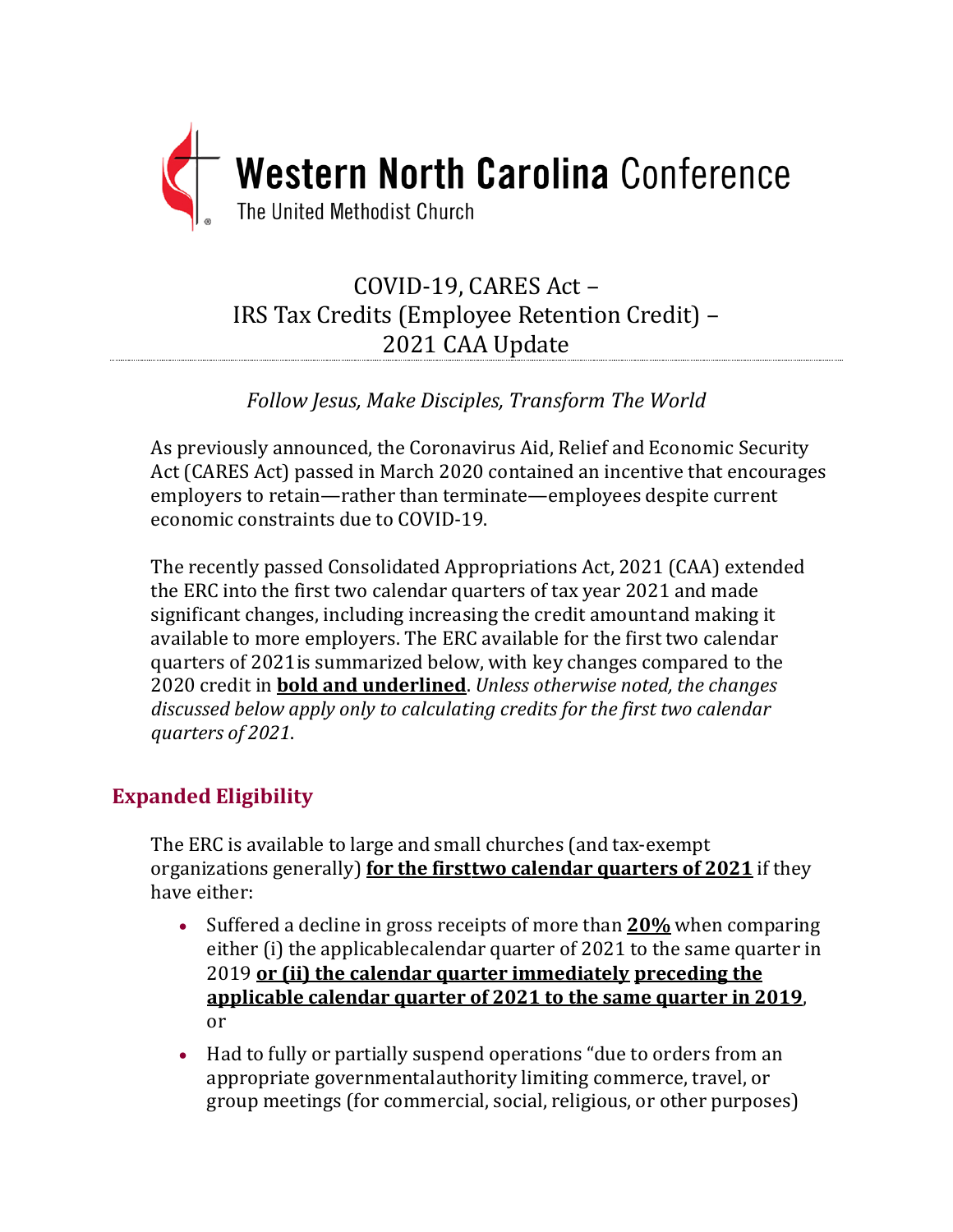due to the coronavirus disease."

A United Methodist local church would likely be eligible for this credit if it was subject to an order limiting group meetings. However, if a church-related organization does not rely on group meetings forits operations and is able to continue operating in a way that is comparable to its operations prior to an applicable closure order by requiring its employees to telework, it would *not*  be eligible for the ERC on that basis and would **instead** need to show a decline in gross receipts of more than 20%.

Under the CARES Act, employers that received a Paycheck Protection Program (PPP) loa[n](#page-2-0) were prohibited from claiming the ERC in 2020 (unless such loan was repaid by May 18, 2020). Under the CAA,however, **employers that received a PPP loan are no longer prohibited from claiming the ERC**. In addition to being eligible to claim the credit available for the first two calendar quarters of 2021, the CAA also **allows these employers to claim the ERC** *retroactively* **for 2020 wages paid after**

**March 12, 2020**, *excluding any wages paid with the proceeds of a forgiven PPP loan*. The IRS is expectedto release additional guidance regarding how to claim this retroactive credit for 2020 wages.

# **Calculating the Tax Credit**

Applicable wages are capped at \$10,000 per employee **per calendar quarter**. Credit can be taken for**70%** of the wages paid, meaning a maximum credit of **\$7,000** per employee is available to eligible employers per calendar quarter, for a total of **\$14,000 in 2021**.

# **Applying for the ERC**

The easiest way to take the ERC is still via the employer's *IRS [Form](https://www.irs.gov/forms-pubs/about-form-941) 941* (Employer's Quarterly Federal Tax Return) by reducing the employment taxes the employer would otherwise deposit. The IRS has amended *Form 941* to include lines for ERC-qualified wages and health plan expenses on lines 21 and 22,respectively.

If an employer can claim a credit that exceeds the amount of employment taxes it was due to depositwith *Form 941*, the employer can request a "refund" of the difference by filing *IRS [Form](https://www.irs.gov/forms-pubs/about-form-7200) 7200*.

Alternatively, the employer can request a refund of the overpayment when it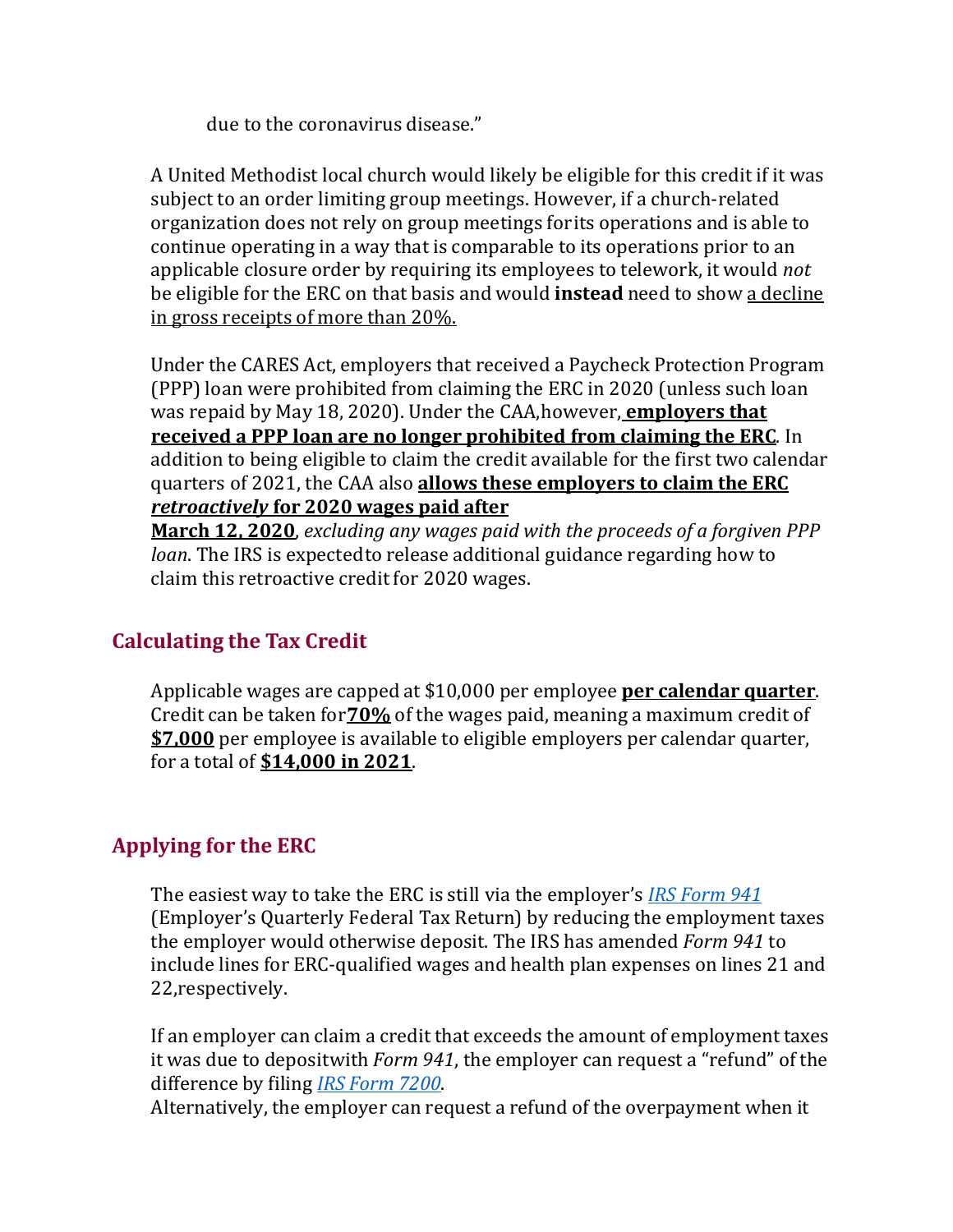<span id="page-2-0"></span>files Form 941.

*IMPORTANT: In 2020, the IRS stated that wages paid (including any designated housing allowance) to clergy employees of a church do not qualify for the ERC. This has not changed for2021.*

### *UMC Example 1*

A qualifying local church has a non-clergy employee that was paid an annual salary of \$40,000 (i.e.,

\$10,000 per calendar quarter) in 2020. The church should have received an ERC of \$5,000 (the maximum for the year) for that employee for 2020. The employee will be paid the same annual salary in 2021. Assuming the church meets the applicable eligibility requirements in 2021, it could anticipate receiving a total of \$14,000 in ERC for the first two quarters of 2021.

### *UMC Example 2*

Assume the same facts as Example 1, except the local church received a PPP loan on July 1, 2020. The church exhausted the loan proceeds in paying for all eligible employee costs it incurred in the third quarter of 2020—no loan proceeds were remaining to pay for eligible costs in the last quarterof 2020. The church then applied for forgiveness of its PPP loan, which was granted. Because the PPP loan was not used for the \$10,000 paid to the employee in the last quarter of 2020, the churchwould still be able to receive an ERC of \$5,000 for that employee for 2020, as well as the \$14,000 credit for the first two quarters of 2021.

# As noted above, **employers that received a PPP loan are no longer prohibited from claiming the ERC**.

#### **ADDITIONAL RESOURCES FROM WESPATH AND GENERAL COUNCIL ON FINANCE & ADMINISTRATION**

# **Paycheck Protection Program (PPP)**

- PPP [Summary](https://www.wespath.org/assets/1/7/5601.pdf)
- PPP [Q&A](https://www.wespath.org/assets/1/7/5668.pdf)

# **Families First Coronavirus Response Act (FFCRA)**

• FFCRA [Summary](https://www.wespath.org/assets/1/7/5558.pdf)